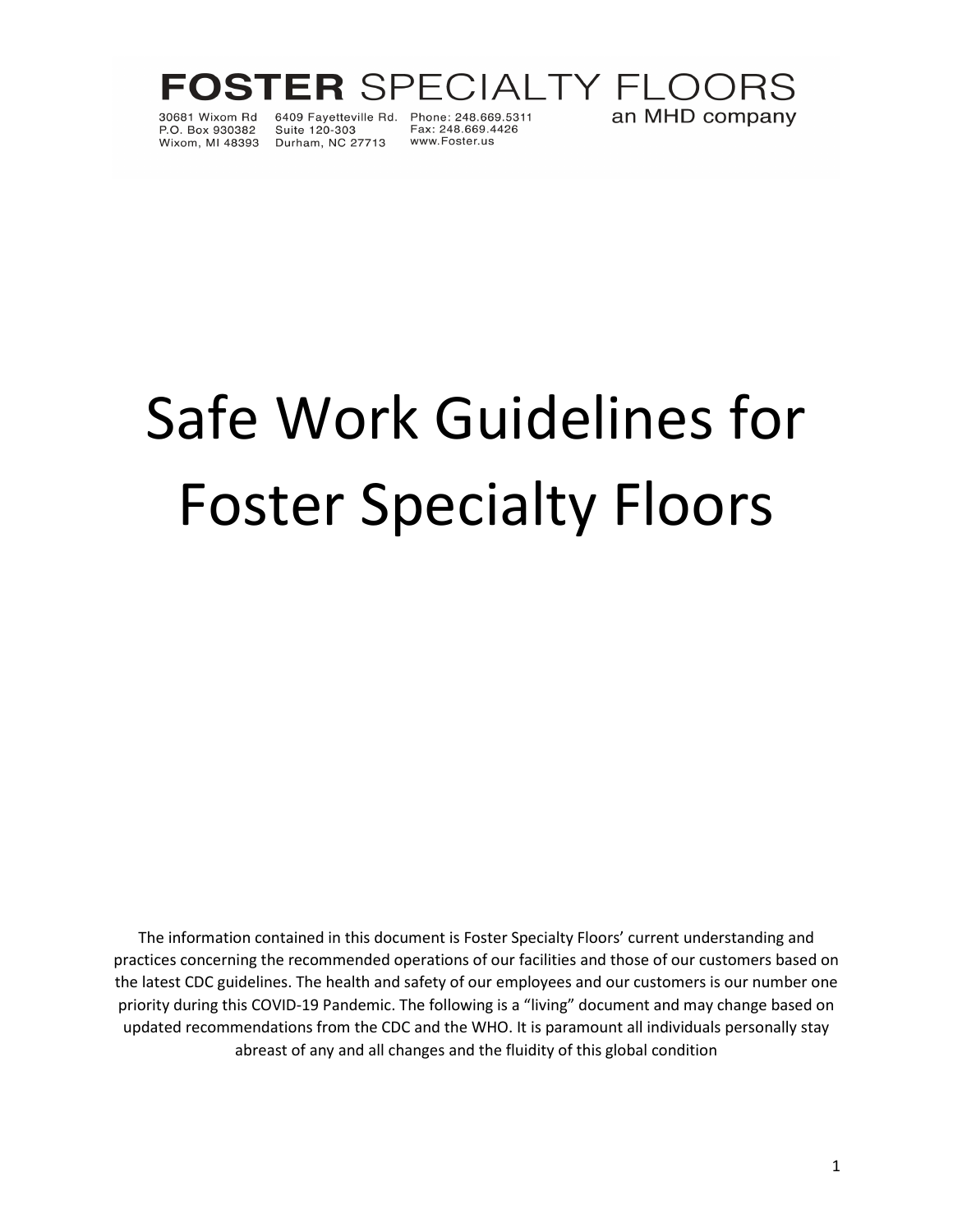## **CONSTRUCTION INDUSTRY SAFETY COALITION RECOMMENDATIONS:**

*COVID-19 Exposure Prevention, Preparedness & Response Plan for Construction* 

\*\*\*\*

*The purpose of this plan is to outline the steps that every employer and employee can take to reduce the risk of exposure to COVID-19. The plan describes how to prevent worker exposure to coronavirus, protective measures to be taken on the jobsite, personal protective equipment and work practice controls to be used, cleaning and disinfecting procedures, and what to do if a worker becomes sick.*

*\*\*\*\** 

*Foster Specialty Floors* takes the health and safety of our employees very seriously. With the spread of the coronavirus or "COVID-19," a respiratory disease caused by the SARS-CoV-2 virus, we all must remain vigilant in mitigating the outbreak. This is particularly true for the construction industry, which has been deemed "essential" during this Declared National Emergency. In order to be safe and maintain operations, we have developed this COVID-19 Exposure Prevention, Preparedness, and Response Plan to be implemented throughout the Company and at all of our jobsites. We have also identified a team of employees to monitor available U.S. Center for Disease Control and Prevention ("CDC") and Occupational Safety and Health Administration ("OSHA") guidance on the virus.

This Plan is based on currently available information from the CDC and OSHA and is subject to change based on further information provided by the CDC, OSHA, and other public officials. The Company may also amend this Plan based on operational needs. **Date of Plan April 20, 2020.**

<sup>1</sup> This template COVID-19 Exposure Prevention, Preparedness, and Response Plan for Construction has been developed by the Construction Industry Safety Coalition ("CISC"). The CISC is comprised of over 25 construction industry trade associations representing all aspects of the construction industry. The CISC was formed to provide information to the Occupational Safety and Health Administration and contractors on important safety and health issues. This document is a "template" that individual contractors should review carefully and tailor to their own work and jobsites. It does not constitute legal advice and should not be construed on its own as fulfilling a contractor's overall obligations to ensure a safe and healthful work environment. This template was prepared on March 25, 2020. As the COVID-19 outbreak develops, the information and recommendations contained in this document may change and thus, contractors should continue to monitor developments in this area.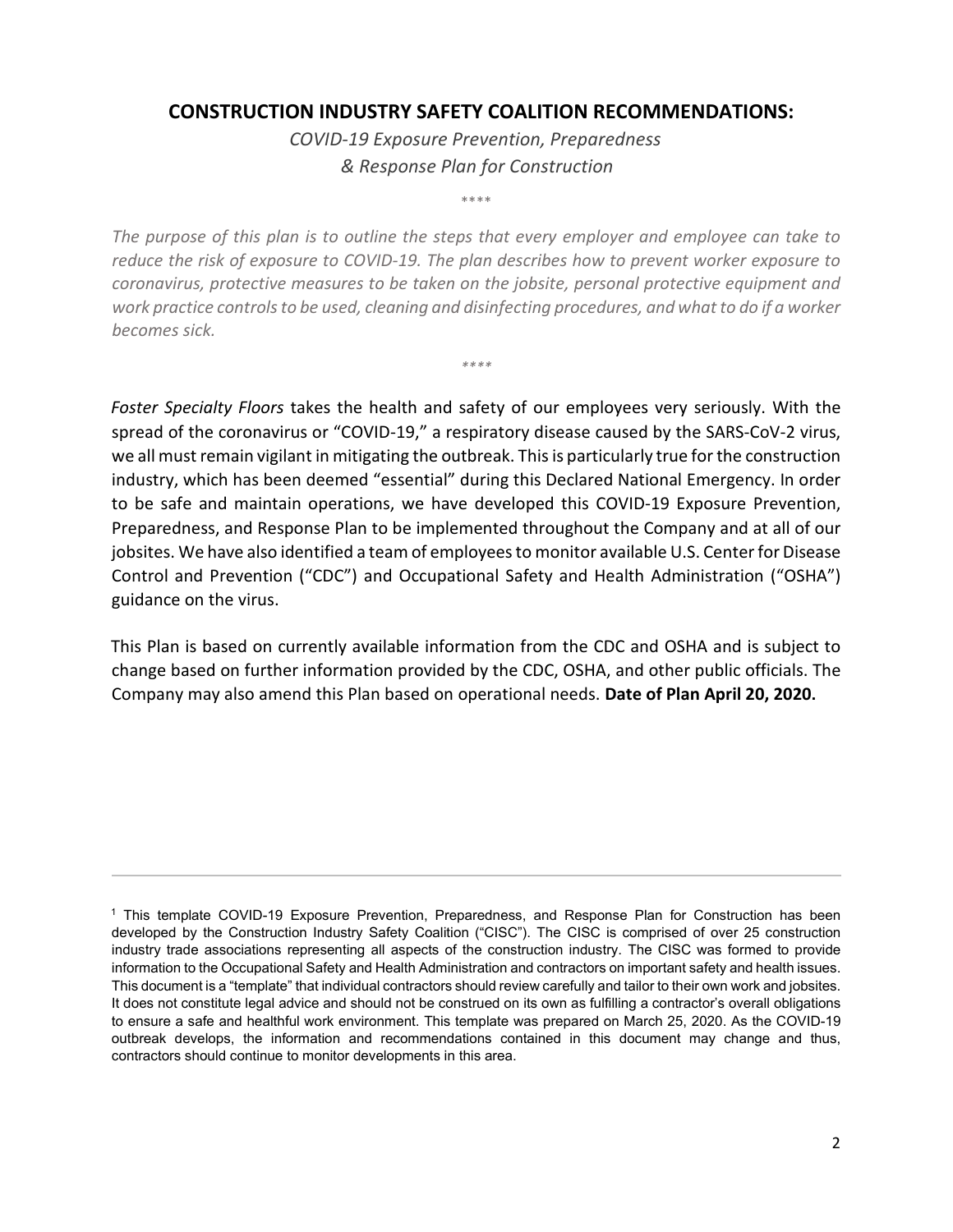#### **I. RESPONSIBILITIES OF MANAGERS AND SUPERVISORS**

All managers and supervisors must be familiar with this Plan and be ready to answer questions from employees. Managers and supervisors are also expected to set a good example and always follow this Plan. This involves practicing good personal hygiene and jobsite safety practices to prevent the spread of the virus. Managers and supervisors must encourage this same behavior from all employees.

#### **II. RESPONSIBILITIES OF EMPLOYEES**

We are asking every one of our employees to help with our prevention efforts while at work. In order to minimize the spread of COVID-19 at our jobsites, we all must play our part. As set forth below, the Company has instituted various housekeeping, social distancing, and other best practices at our jobsites. All employees must follow these. In addition, employees are expected to report to their managers or supervisors if they are experiencing signs or symptoms of COVID-19, as described below. If you have a specific question about this Plan or COVID-19, please ask your manager or supervisor. If they cannot answer the question, please contact the company HR Director Dawn Foster

## *OSHA and the CDC have provided the following control and preventative guidance to all workers, regardless of exposure risk:*

- Frequently wash your hands with soap and water for at least 20 seconds. When soap and running water are unavailable, use an alcohol-based hand rub with at least 60% alcohol.
- Avoid touching your eyes, nose, or mouth with unwashed hands.
- Follow appropriate respiratory etiquette, which includes covering for coughs and sneezes.
- Avoid close contact with people who are sick.

#### *In addition, employees must be familiarized with COVID-19 symptoms:*

- Coughing;
- Fever; (100.4 or higher)
- Shortness of breath, difficulty breathing; and
- Early symptoms such as chills, body aches, sore throat, headache, diarrhea, nausea/vomiting, and runny nose.

If you develop a fever and symptoms of respiratory illness, such as cough or shortness of breath, DO NOT GO TO WORK and call your healthcare provider right away. Likewise, if you come into close contact with someone showing these symptoms, call your healthcare provider right away.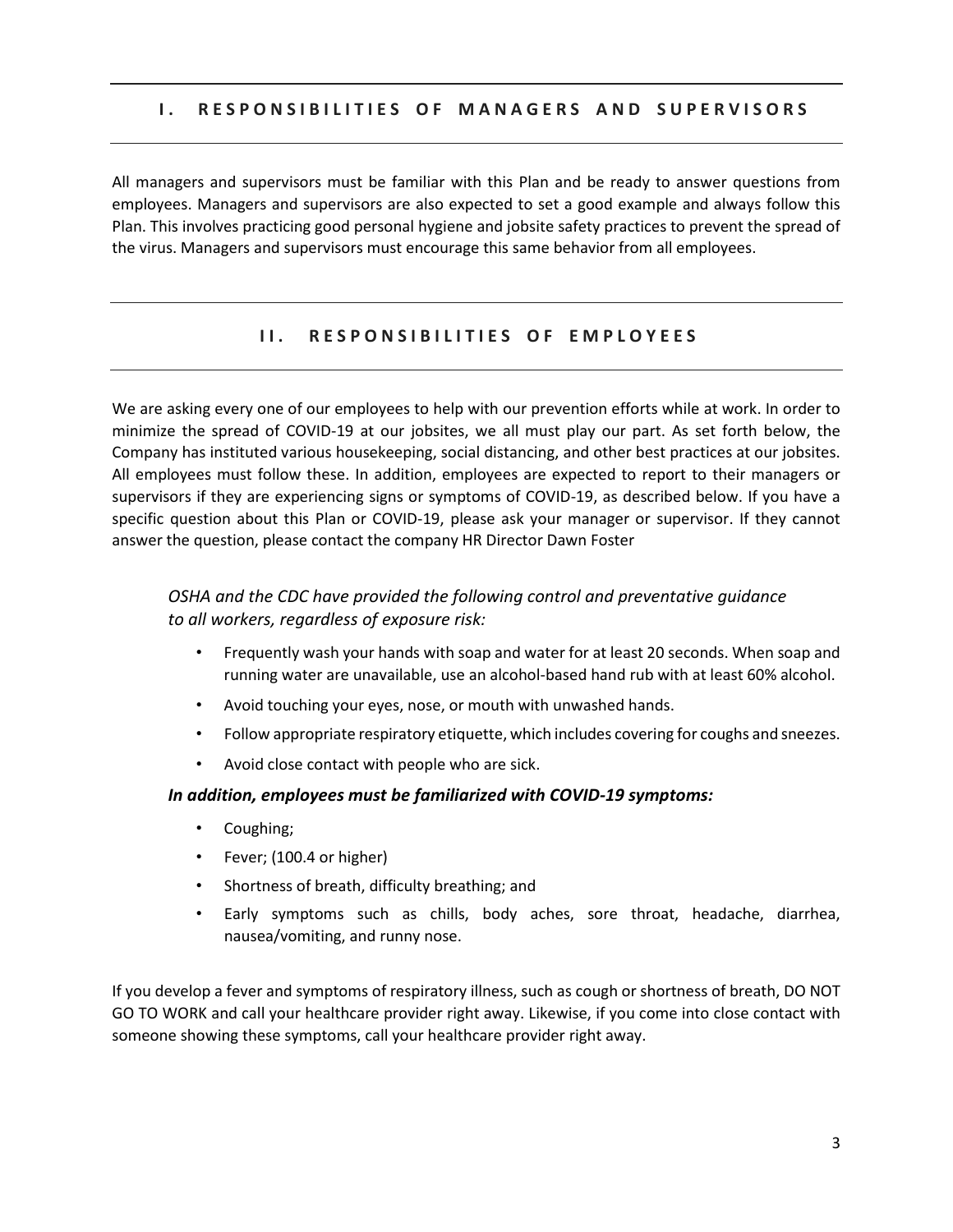## **III. JOBSITE PROTECTIVE MEASURES**

## *The Company has instituted the following protective measures at all jobsites.*

#### **A. GENERAL SAFETY POLICIES AND RULES**

- Any employee/contractor/visitor showing symptoms of COVID-19 will be asked to leave the jobsite and return home.
- Safety meetings will be by telephone, if possible. If safety meetings are conducted in-person, attendance will be collected verbally and the foreman/superintendent will sign-in each attendee. Attendance will not be tracked through passed-around sign-in sheets or mobile devices. During any in-person safety meetings, avoid gathering in groups of more than 10 people and participants must remain at least six (6) feet apart.
- Employees must avoid physical contact with others and direct employees/contractors/visitors to increase personal space to at least six (6) feet, where possible. Where work trailers are used, only necessary employees should enter the trailers and all employees should maintain social distancing while inside the trailers.
- All in-person meetings will be limited. To the extent possible, meetings will be conducted by telephone.
- Employees will be encouraged to stagger breaks and lunches, if practicable, to reduce the size of any group at any one time to less than ten (10) people.
- The Company understands that due to the nature of our work, access to running water for hand washing may be impracticable. In these situations, the Company will provide, if available, alcoholbased hand sanitizers and/or soap concentrated wipes.
- Employees should limit the use of co-workers' tools and equipment. To the extent tools must be shared, the Company will provide alcohol-based wipes to clean tools before and after use. When cleaning tools and equipment, consult manufacturing recommendations for proper cleaning techniques and restrictions.
- Employees are encouraged to limit the need for N95 respirator use, by using engineering and work practice controls to minimize dust. Such controls include the use of dust collection systems, as well as limiting exposure time. It is the current understanding masks are more a function of deducing the spread of the disease rather than offering real protection for the wearer.
- As part of the division of crews/staff, the Company will designate employees into dedicated shifts, at which point, employees will remain with their dedicated shift for the reminder of the project. If there is a legitimate reason for an employee to change shifts, the Company will have sole discretion in making that alteration.
- Employees are encouraged to minimize ride-sharing. While in vehicle, employees must ensure adequate ventilation.
- If practicable, employees should use/drive the same truck or piece of equipment every shift.
- In lieu of using a common source of drinking water, such as a cooler, employees should use individual water bottles.
- Employees will use a face covering or mask when they cannot maintain a consistent distance of 6 feet or greater from any other individual.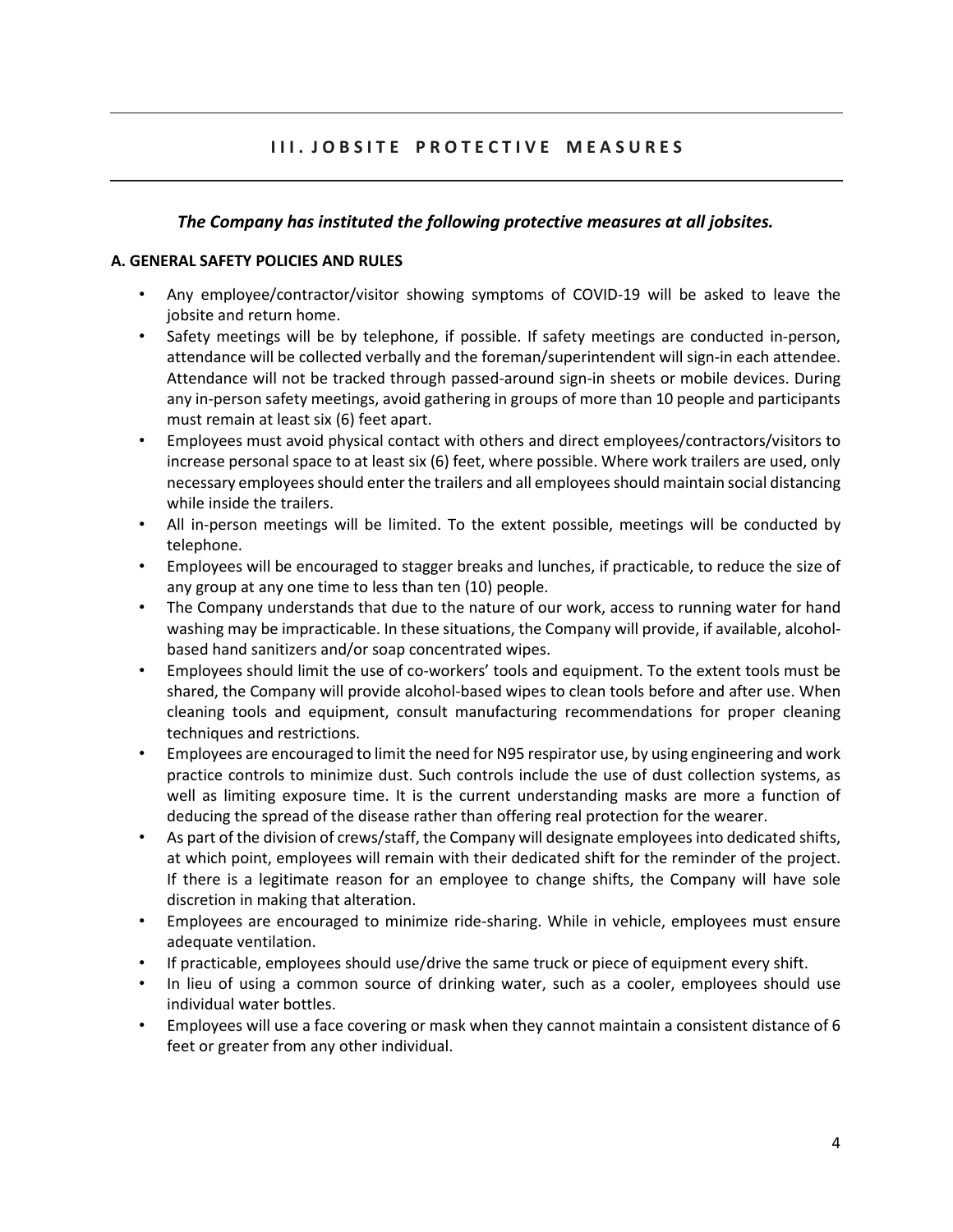#### **B. WORKERS ENTERING OCCUPIED BUILDING**

- When employees perform construction and maintenance activities within occupied School buildings, office buildings, and other establishments, these work locations present unique hazards with regards to COVID-19 exposures. All such workers should evaluate the specific hazards when determining best practices related to COVID-19.
- During this work, employees must sanitize the work areas upon arrival, throughout the workday, and immediately before departure. The Company will provide wipes for this purpose.
- Employees should ask other occupants to keep a personal distance of six (6) feet at a minimum. Workers should wash or sanitize hands immediately before starting and after completing the work.

#### **C. JOB SITE VISITORS**

- The number of visitors to the job site, including the trailer or office, will be limited to only those necessary for the work.
- All visitors will be screened in advance of arriving on the job site. If the visitor answers "yes" to any of the following questions, he/she should not be permitted to access the jobsite:
	- o Have you been confirmed positive for COVID-19?
	- o Are you currently experiencing, or recently experienced, any acute respiratory illness symptoms such as fever, cough, or shortness of breath?
	- $\circ$  Have you been in close contact with any persons who has been confirmed positive for COVID-19?
	- $\circ$  Have you been in close contact with any persons who have traveled and are also exhibiting acute respiratory illness symptoms?
- Site deliveries will be permitted but should be properly coordinated in line with the employer's minimal contact and cleaning protocols. Delivery personnel should remain in their vehicles if possible.

#### **D. PERSONAL PROTECTIVE EQUIPMENT AND WORK PRACTICE CONTROLS**

- In addition to regular PPE for workers engaged in various tasks (fall protection, hard hats, hearing protection), employers will also provide:
	- o Gloves: Gloves should be worn at all times while on-site. The type of glove worn should be appropriate to the task. If gloves are not typically required for the task, then any type of glove is acceptable, including latex gloves. Employees should avoid sharing gloves. However, it should be noted the wearing of gloves can lead to a false sense of protection. Gloves will carry the virus, thus diligence and common sense isthe wearer's responsibility.
	- o o Eye protection: Eye protection should be worn at all times while on-site.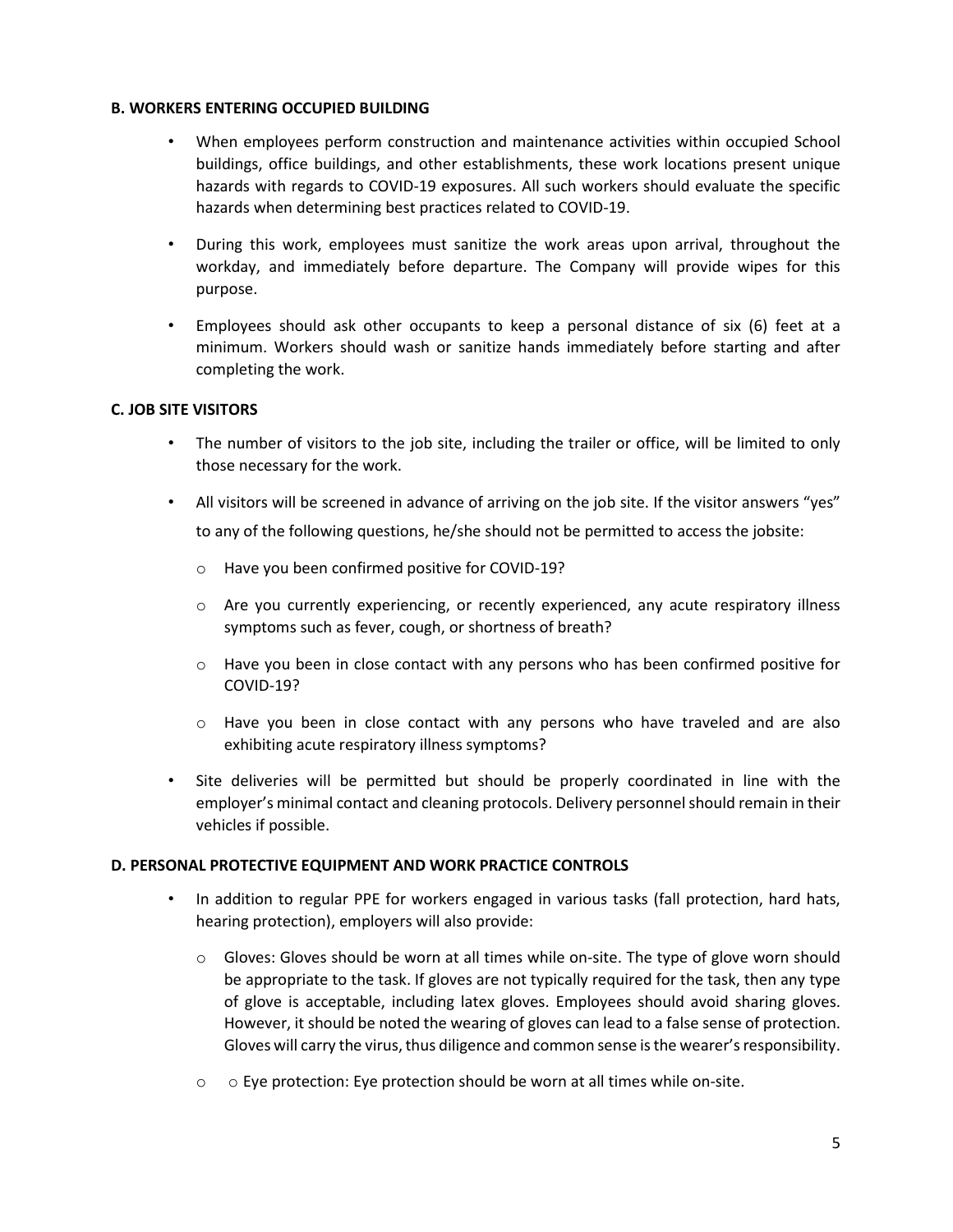- $\circ$  NOTE: The CDC is currently not recommending that healthy people wear N95 respirators to prevent the spread of COVID-19. Employees should wear N95 respirators if required by the work and if available.
- Due to the current shortage of N95 respirators, the following Work Practice Controls should be followed:
	- $\circ$  Keep dust down by using engineering and work practice controls, specifically by utilizing dust collection systems.
	- o Limit exposure time to the extent practicable.
	- $\circ$  Isolate workers in dusty operations by using a containment structure or distance to limit dust exposure to those employees who are conducting the tasks, thereby protecting nonessential workers and bystanders.
	- o Institute a rigorous housekeeping program to reduce dust levels on the jobsite.

## **IV. JOBSITE CLEANING AND DISINFECTING**

The Company has instituted regular housekeeping practices, which includes cleaning and disinfecting frequently used tools and equipment, and other elements of the work environment, where possible. Employees should regularly do the same in their assigned work areas.

- Jobsite trailers and break/lunchroom areas will be cleaned at least once per day. Employees performing cleaning will be issued proper personal protective equipment ("PPE"), such as nitrile, latex, or vinyl gloves, as recommended by the CDC.
- Any trash collected from the jobsite must be changed frequently by someone wearing nitrile, latex, or vinyl gloves.
- Vehicles and equipment/tools should be cleaned at least once per day and before change in operator or rider.
- If an employee has tested positive for COVID-19, the Company will clean those areas of the jobsite that a confirmed-positive individual may have come into contact with before employees can access that work space again.
- The Company will ensure that any disinfection shall be conducted using one or more of the following:
	- o Common EPA-registered household disinfectant.
	- o Alcohol solution with at least 60% alcohol.
	- $\circ$  Diluted household bleach solutions (these can be used if appropriate for the surface).
- The Company will maintain Safety Data Sheets of all disinfectants used on site.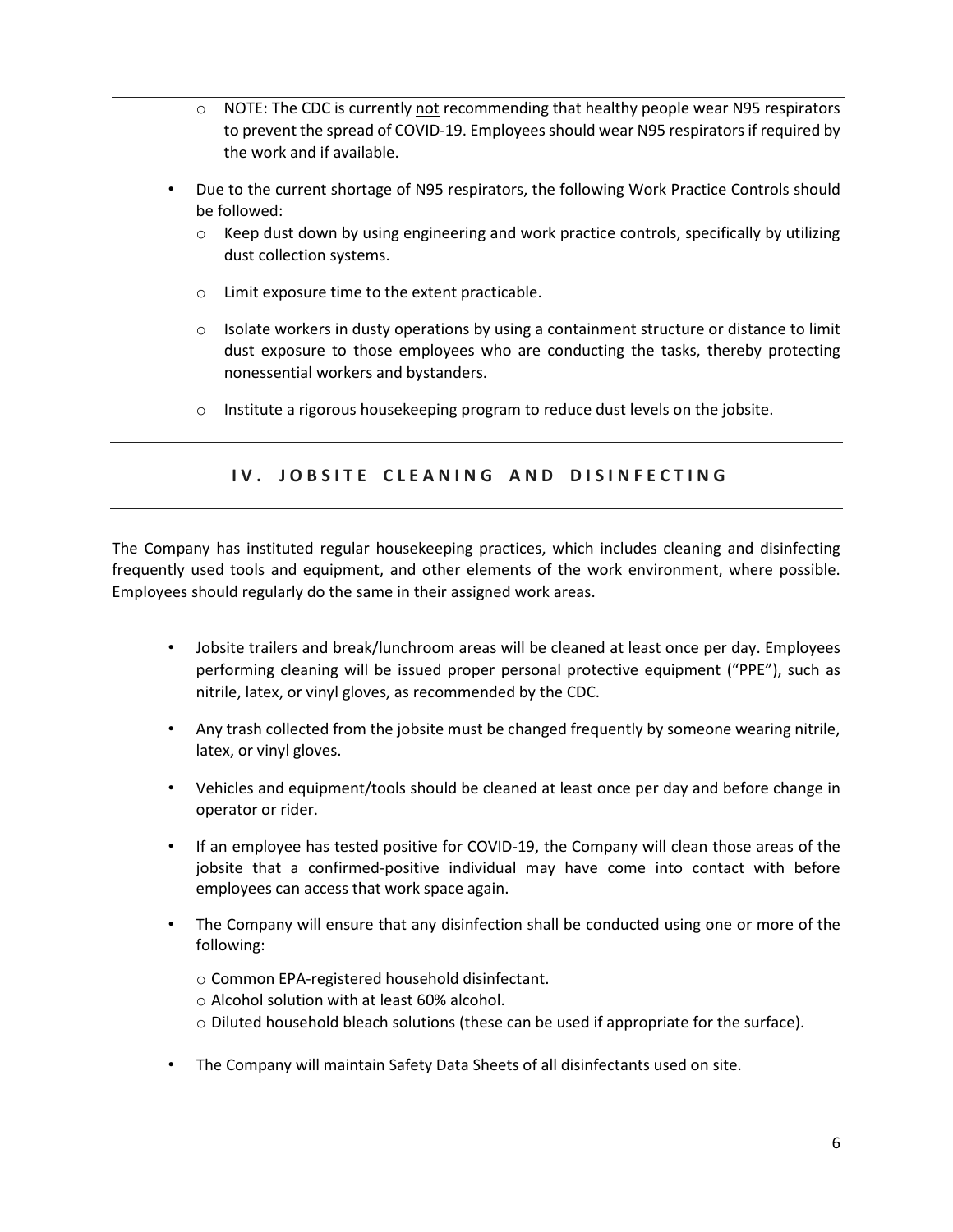#### **V . J O B S I T E E X P O S U R E S I T U A T I O N S**

#### **EMPLOYEE EXHIBITING COVID-19 SYMPTOMS**

If an employee exhibits symptoms of COVID-19 symptoms, the employee must remain at home until he or she is symptom free for 72 hours (3 full days) without the use of fever-reducing or other symptomaltering medicines (e.g., cough suppressants). The Company will similarly require an employee that reports to work with symptoms to return home until they are symptom free for 72 hour (3 full days). To the extent practical, employees are required to obtain a doctor's note clearing them to return to work.

#### **EMPLOYEE TESTS POSITIVE FOR COVID-19**

An employee that tests positive for COVID-19 will be directed to self-quarantine away from work. Employees that test positive and are symptom free may return to work when at least seven (7) days have passed since the date of his or her first positive test, and have not had a subsequent illness. Employees that test positive and are directed to care for themselves at home may return to work when: (1) at least 72 hours (3 full days) have passed since recovery;<sup>2</sup> and (2) at least seven (7) days have passed since symptoms first appeared. Employees that test positive and have been hospitalized may return to work when directed to do so by their medical care provider. The Company will require an employee to provide documentation clearing their return to work.

#### **EMPLOYEE HAS CLOSE CONTACT WITH A TESTED POSITIVE COVID -19 INDIVIDUAL**

Employees that have come into close contact with a confirmed-positive COVID-19 individual (co-worker or otherwise), will be directed to self-quarantine for 14 days from the last date of close contact with the carrier. Close contact is defined as six (6) feet for a prolonged period of time.

If the Company learns that an employee has tested positive, the Company will conduct an investigation into co-workers that may have had close contact with the confirmed-positive employee in the prior 14 days and direct those individuals that have had close contact with the confirmed-positive employee to self-quarantine for 14 days from the last date of close contact with the carrier. If an employee learns that he or she has come into close contact with a confirmed-positive individual outside of the workplace, he/she must alert a manager or supervisor of the close contact and also self-quarantine for 14 days from the last date of close contact with the carrier.

 $2$  Recovery is defined as: (1) resolution of fever with the use of fever-reducing medications; and (2) improvement in respiratory symptoms (e.g., cough, shortness of breath).

## **V I . O S H A R E C O R D K E E P I N G**

If a confirmed case of COVID-19 is reported, the Company will determine if it meets the criteria for recordability and reportability under OSHA's recordkeeping rule. OSHA requires construction employers to record work-related injuries and illnesses that meet certain severity criteria on the OSHA 300 Log, as well as complete the OSHA Form 301 (or equivalent) upon the occurrence of these injuries. For purposes of COVID-19, OSHA also requires employers to report to OSHA any work-related illness that (1) results in a fatality, or (2) results in the in-patient hospitalization of one or more employee. "In-patient"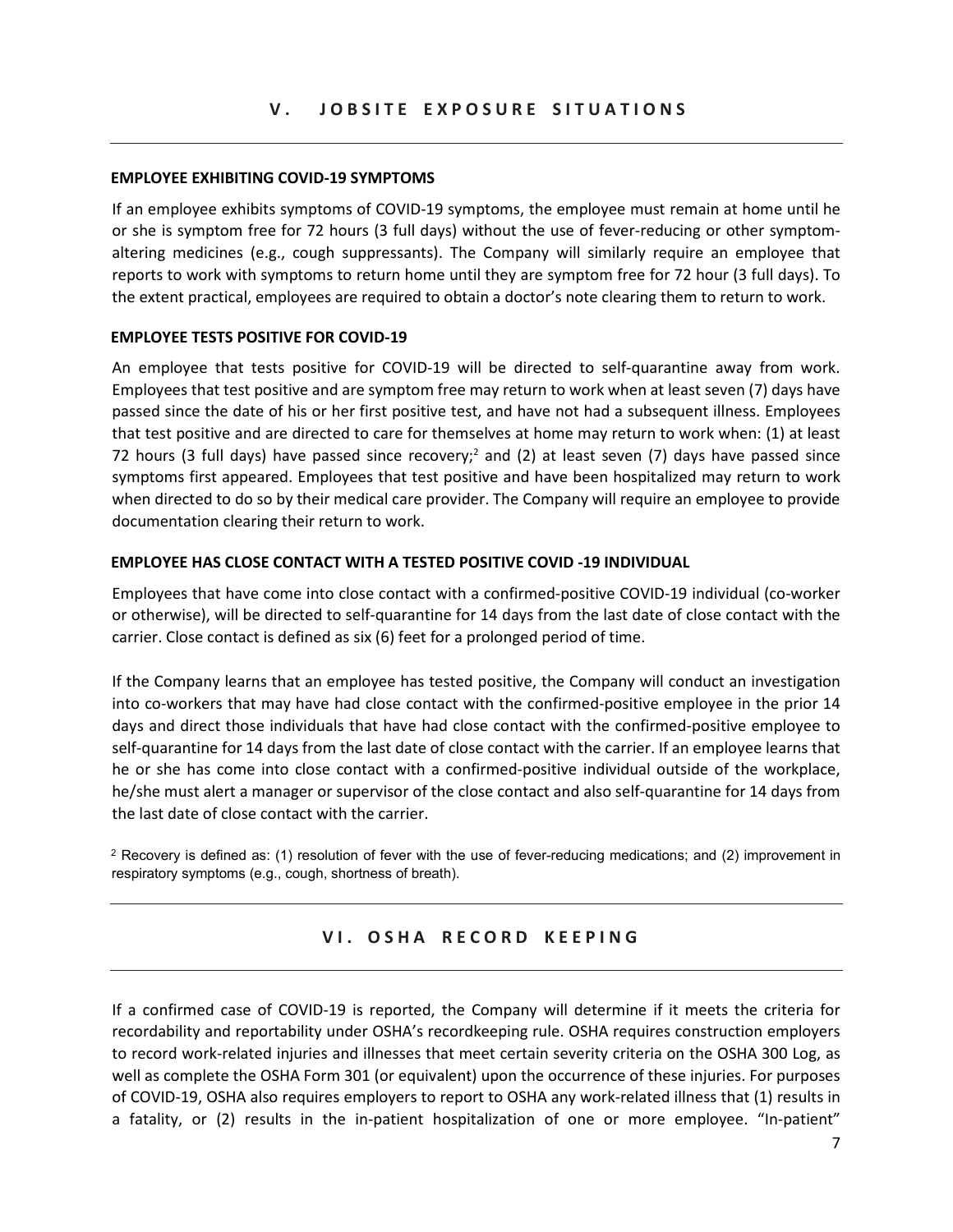hospitalization is defined as a formal admission to the in-patient service of a hospital or clinic for care or treatment.

OSHA has decided that COVID-19 should *not* be excluded from coverage of the rule – like the common cold or the seasonal flu – and, thus, OSHA is considering it an "illness." However, OSHA has stated that only confirmed cases of COVID-19 should be considered an illness under the rule. Thus, if an employee simply comes to work with symptoms consistent with COVID-19 (but not a confirmed diagnosis), the recordability analysis would not necessarily be triggered at that time.

If an employee has a confirmed case of COVID-19, the Company will conduct an assessment of any workplace exposures to determine if the case is work-related. Work-relatedness is presumed for illnesses that result from events or exposures in the work environment, unless it meets certain exceptions. One of those exceptions is that the illness involves signs or symptoms that surface at work but result solely from a non-work-related event or exposure that occurs *outside* of the work environment. Thus, if an employee develops COVID-19 *solely* from an exposure outside of the work environment, it would *not* be workrelated, and thus not recordable.

The Company's assessment will consider the work environment itself, the type of work performed, risk of person-to-person transmission given the work environment, and other factors such as community spread.

## **V I I . " E S S E N T I A L " I N D U S T R Y**

Several States and localities are issuing orders that prohibit work and travel, except for essential businesses. If our work has been deemed essential then the Company is committed to continuing operations safely. If upon your travel to and from the worksite, you are stopped by State or local authorities, you will be provided a letter that you can show the authorities indicating that you are employed in an "essential" industry and are commuting to and from work.

## **V I I I . C O N F I D E N T I A L I T Y / P R I V A C Y**

Except for circumstances in which the Company is legally required to report workplace occurrences of communicable disease, the confidentiality of all medical conditions will be maintained in accordance with applicable law and to the extent practical under the circumstances. When it is required, the number of persons who will be informed of an employee's condition will be kept at the minimum needed not only to comply with legally-required reporting, but also to assure proper care of the employee and to detect situations where the potential for transmission may increase. The Company reserves the right to inform other employees that a co-worker (without disclosing the person's name) has been diagnosed with COVID-19 if the other employees might have been exposed to the disease so the employees may take measures to protect their own health.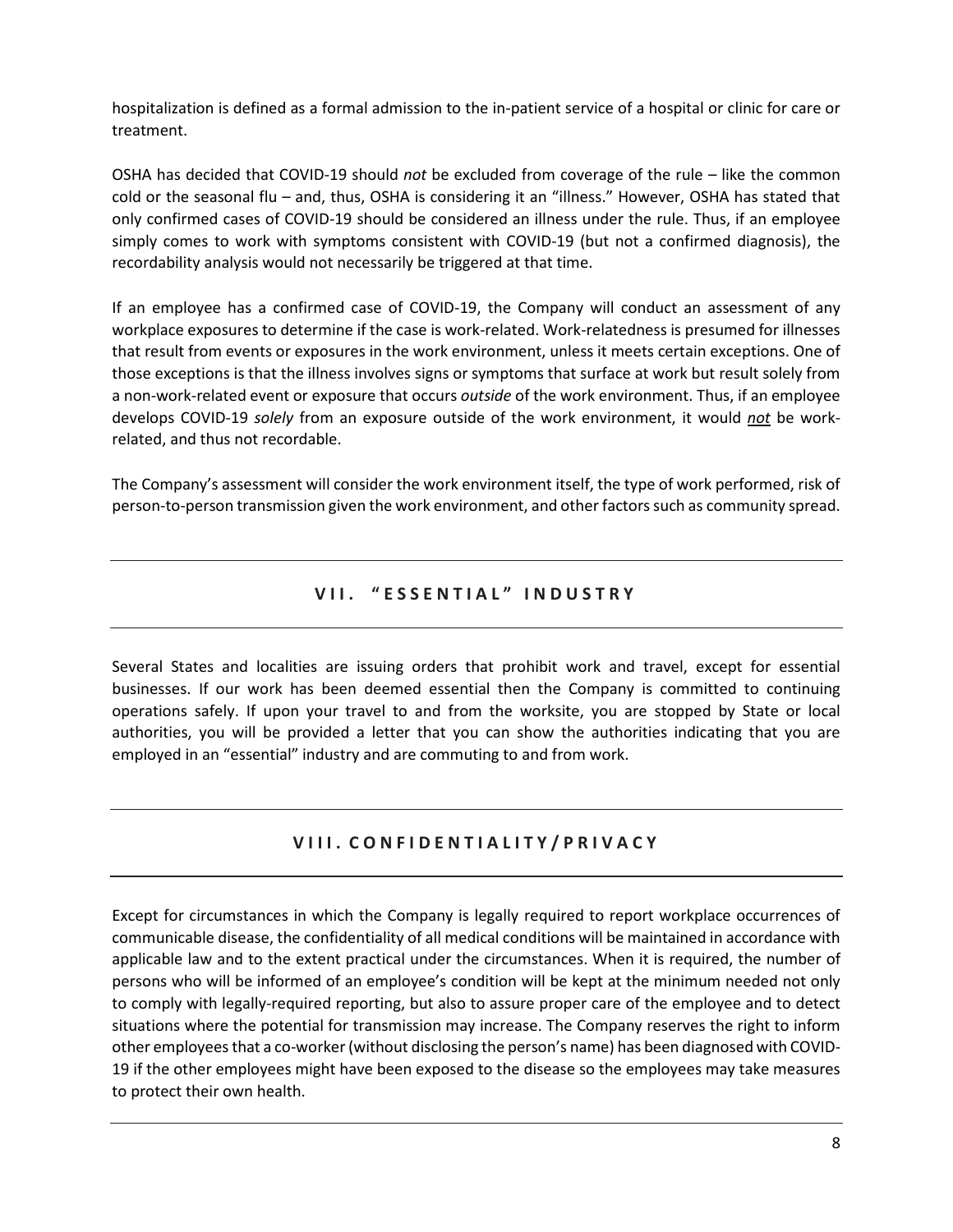Given the fast-developing nature of the COVID-19 outbreak, the Company may modify this Plan on a case by case basis. If you have any questions concerning this Plan, please contact any one of the company's Owners.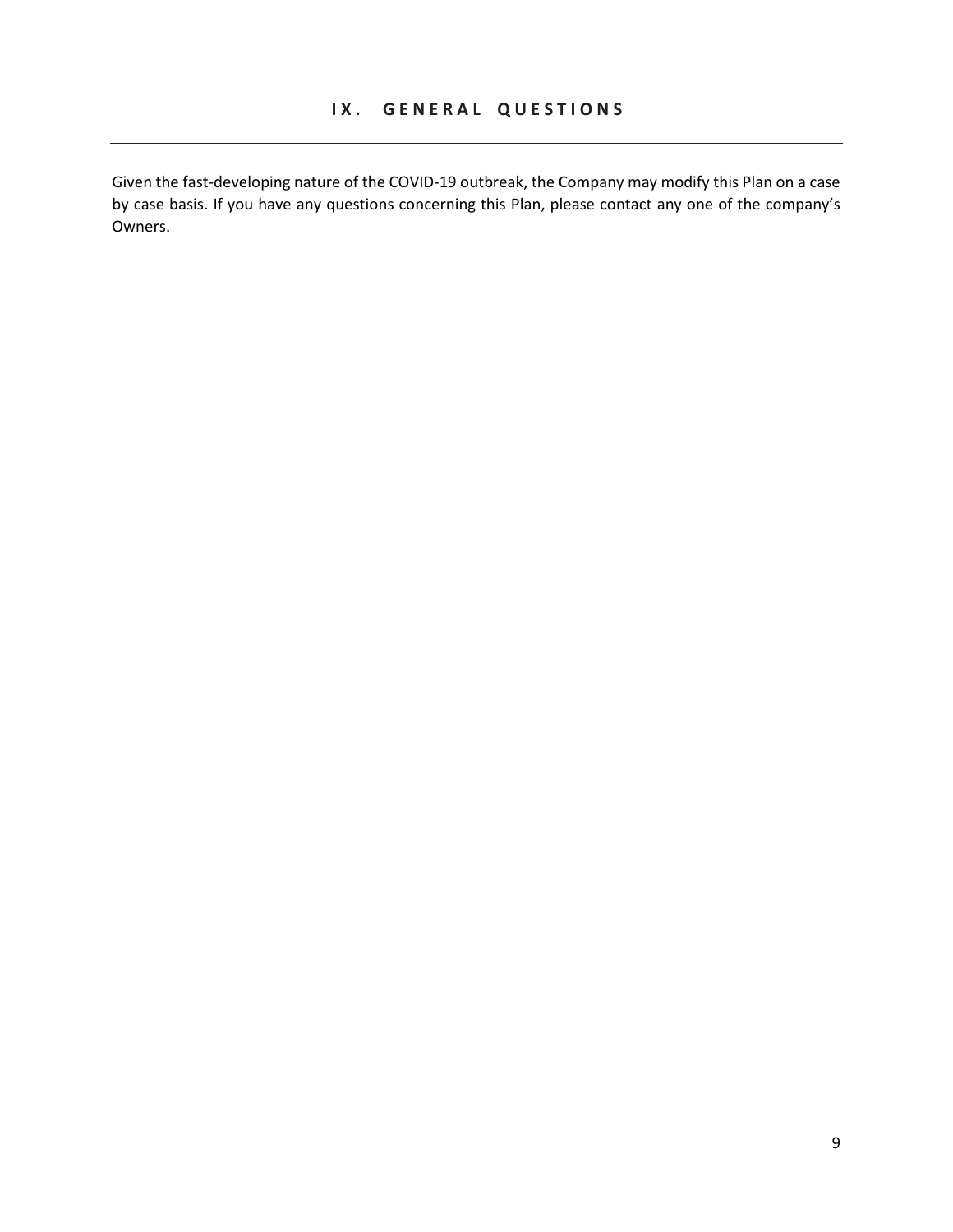# **COVID-19 PREVENTION & WORK PRACTICE CONTROLS:**

#### **WORKER RESPONSIBILITIES**:

- Frequently wash your hands with soap and water for at least 20 seconds. When soap and running water are unavailable, use an alcohol-based hand rub with at least 60% alcohol. Always wash hands that are visibly soiled.
- Cover your mouth and nose with a tissue when you cough or sneeze or use the inside of your elbow.
- Avoid touching your eyes, nose, or mouth with unwashed hands.
- Avoid close contact with people who are sick.
- Employees who have symptoms (i.e., fever, cough, or shortness of breath) should notify their supervisor and stay home - DO NOT GO TO WORK.
- Sick employees should follow CDC-recommended steps. Employees should not return to work until the criteria to discontinue home isolation are met, in consultation with healthcare providers and state and local health departments.

## **GENERAL JOB SITE/ OFFICE PRACTICES:**

- Clean AND disinfect frequently touched objects and surfaces such as workstations, keyboards, telephones, handrails, and doorknobs. Dirty surfaces can be cleaned with soap and water prior to disinfection. To disinfect, use products that meet EPA' s criteria for use against SARS-Co V-2external icon, the cause of CO VID-19, and are appropriate for the surface.
- Avoid using other employees' phones, desks, offices, or other work tools and equipment, when possible. If necessary, clean and disinfect them before and after use.
- Clean and disinfect frequently used tools and equipment on a regular basis.
	- o This includes other elements of the jobsite where possible.
	- o Employees should regularly do the same in their assigned work areas.
- Clean shared spaces such as trailers and break/lunchrooms at least once per day.
- Disinfect shared surfaces (door handles, machinery controls, etc.) on a regular basis.
- Avoid sharing tools with co-workers if it can be avoided. If not, disinfect before and after each use.
- Arrange for any portable job site toilets to be cleaned by the leasing company at least twice per week and disinfected on the inside.
- Any trash collected from the jobsite must be changed frequently by someone wearing gloves.
- In addition to regular PPE for workers engaged in various tasks (fall protection, hard hats, hearing protection), employers will also provide:
	- o Gloves: Gloves should be worn at all times while on-site. The type of glove worn should be appropriate to the task. If gloves are not typically required for the task, then any type of glove is acceptable, including latex gloves. Gloves should not be shared if at all possible.
	- o Eye protection: Eye protection should be worn at all times while on-site.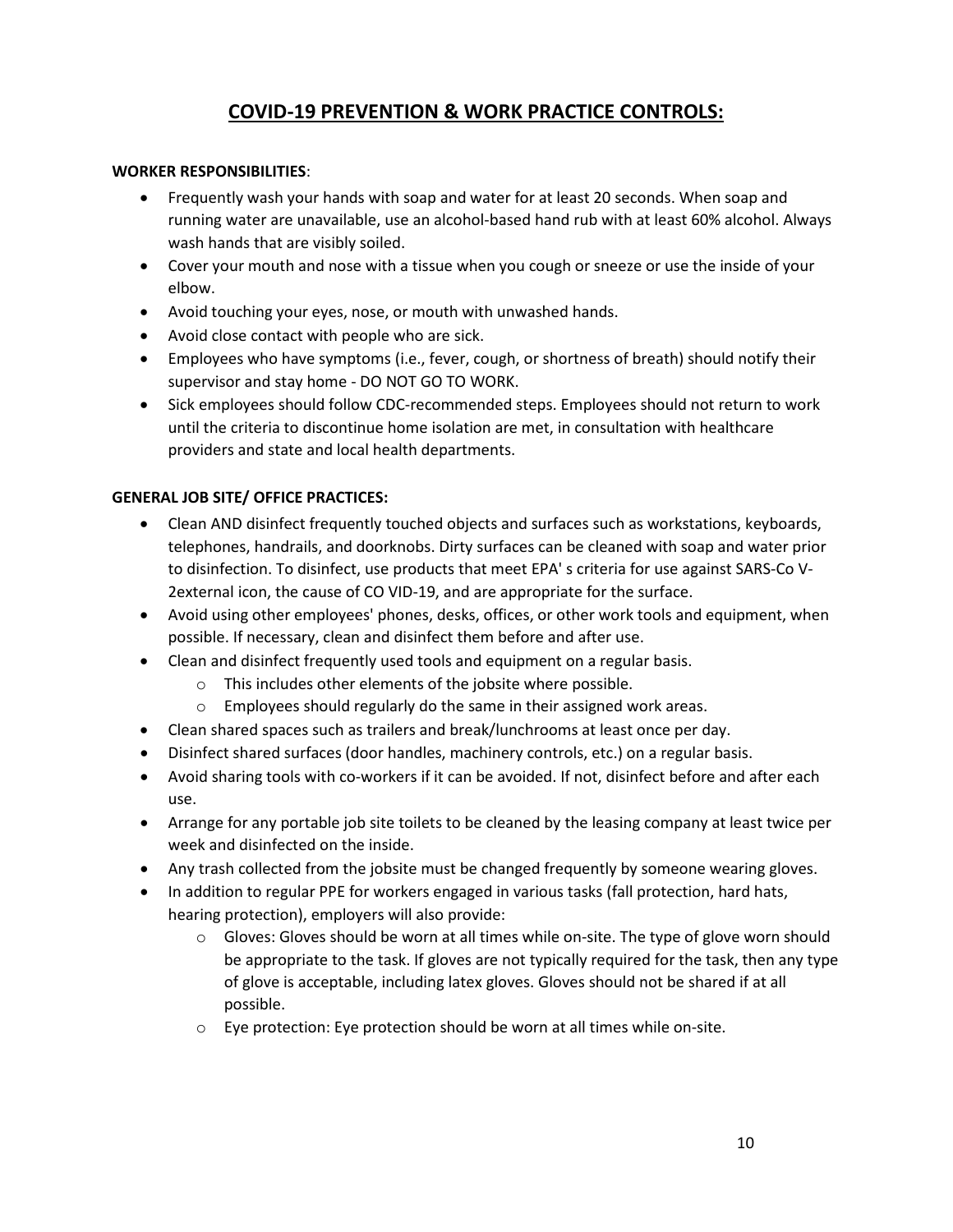## **COVID-19 TOOLBOX TALK**

#### **WHAT IS COVID-19?**

The novel coronavirus, COVID-19 is one of seven types of known human coronaviruses. COVID-19, like the MERS and SARS coronaviruses, likely evolved from a virus previously found in animals. The remaining known coronaviruses cause a significant percentage of colds in adults and children, and these are not a serious threat for otherwise healthy adults.

Patients with confirmed COVID-19 infection have reportedly had mild to severe respiratory illness with symptoms such as fever, cough, and shortness of breath.

According to the U.S. Department of Health and Human Services/Centers for Disease Control and Prevention ("CDC"), Chinese authorities identified an outbreak caused by a novel (or new) coronavirus. The virus can cause mild to severe respiratory illness. The outbreak began in Wuhan, Hubei Province, China, and has spread to a growing number of other countries - including the United States.

#### **HOW IS COVID-19 SPREAD?**

COVID-19, like other viruses, can spread between people. Infected people can spread COVID-19 through their respiratory secretions, especially when they cough or sneeze. According to the CDC, spread from person-to-person is most likely among close contacts (about 6 feet). Person-to-person spread is thought to occur mainly via respiratory droplets produced when an infected person coughs or sneezes, like how influenza and other respiratory pathogens spread. These droplets can land in the mouths or noses of people who are nearby or possibly be inhaled into the lungs. It is currently unclear if a person can get COVID19 by touching a surface or object that has the virus on it and then touching their own mouth, nose, or possibly their eyes.

In assessing potential hazards, employers should consider whether their workers may encounter someone infected with COVID-19 in the course of their duties. Employers should also determine if workers could be exposed to environments (e.g., worksites) or materials (e.g., laboratory samples, waste) contaminated with the virus.

Depending on the work setting, employers may also rely on identification of sick individuals who have signs, symptoms, and/or a history of travel to COVID-19-affected areas that indicate potential infection with the virus, in order to help identify exposure risks for workers and implement appropriate control measures.

There is much more to learn about the transmissibility, severity, and other features associated with COVID19, and investigations are ongoing.